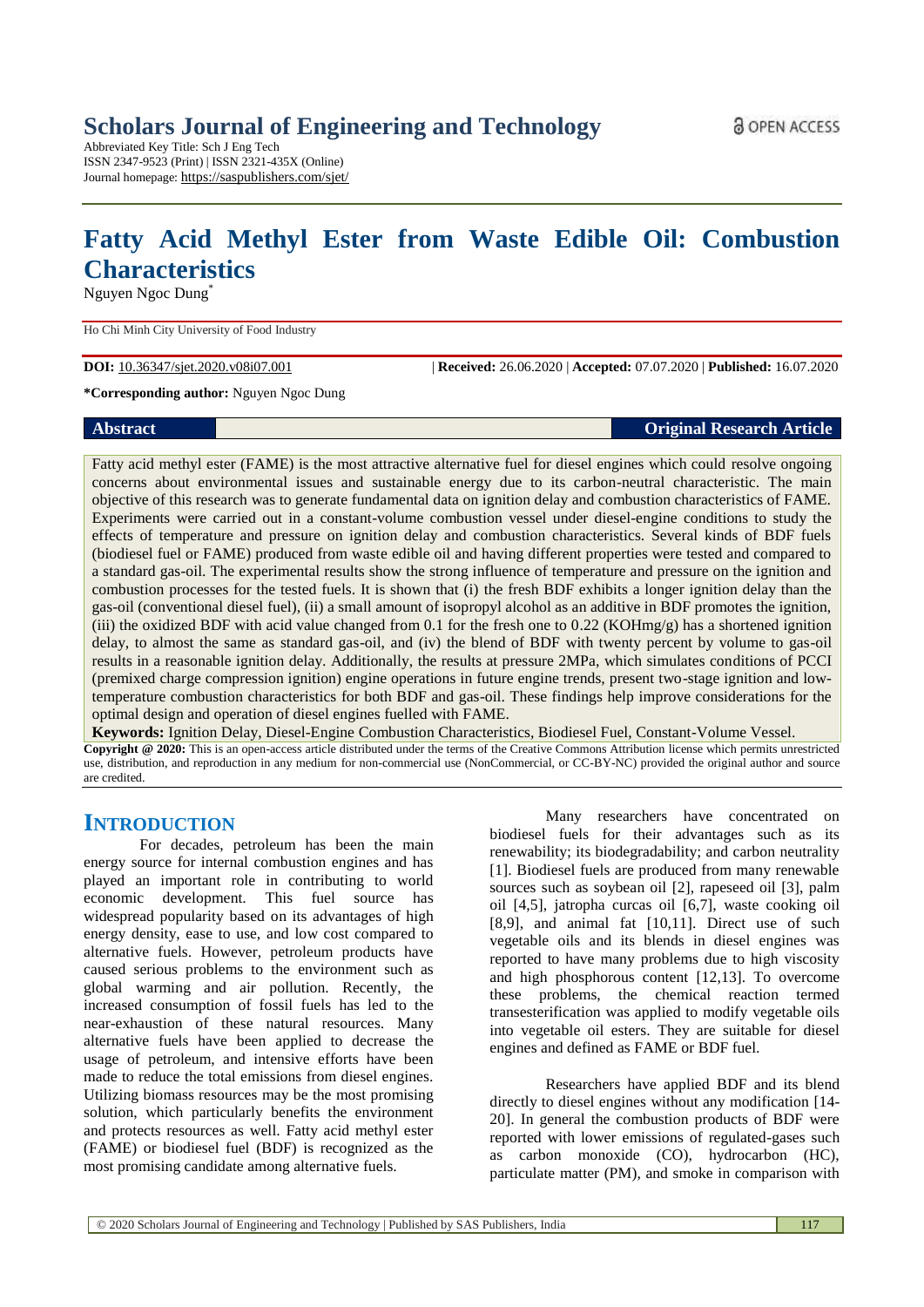standard diesel fuel, while the engine performances were reported unchanged [6,14] or slightly lower [20- 22]. However, many works have also concerned the increasing of nitrogen oxide  $(NO<sub>x</sub>)$  emission by applying BDF [10,23]. Some researchers indicated that  $NO<sub>x</sub>$  emission was greatly affected by engine characteristics (engine design) and fuel properties [24]. In general, the  $NO<sub>x</sub>$  emissions results for biodiesel fuels derived from soybean or rapeseed oils with low cetane number, often gives higher  $NO<sub>x</sub>$  emissions, while the results for fuels from other sources like palm or jatropha curcas oil are similar compared to conventional diesel fuel [6]. The researchers have pointed out that the solution overcoming the problems of  $NO<sub>x</sub>$  is by controlling advance injection time [3,24]. However, the researchers in the field of combustion did not have a sufficient amount of fundamental data on the strong effect of fuel properties on ignition and combustion characteristics.

In Kyoto city, waste edible oils from general households, restaurants and cafeterias have been collected and used to produce biodiesel since 1997 [8]. This activity has many benefits such as recycling waste edible oil, reducing automobile emissions, reducing carbon dioxide emissions, improving people awareness of environmental issues and vitalizing local communities. Biodiesel fuel produced from this waste edible oil is currently used for most garbage trucks and some of municipal buses. The application of this fuel was reported to contribute to a reduction in carbon dioxide  $(CO<sub>2</sub>)$  of about 4,000 tons per year. Our previous paper investigated the influences of BDF from waste edible oils for short-term and long-term application on commercial vehicles with different engine systems, in which the solutions for trouble and improvement measures have been examined [8]. However, the information of functional parameters correlated to the control of ignition and combustion processes was required for future engine systems.

The main objective of this research was to provide the fundamental data of ignition delay and combustion characteristics of various BDF fuels and to compare them against those of standard gas-oil (conventional diesel fuel). Experiments were conducted in a constant-volume combustion vessel under dieselengine conditions to study the effects of temperature and pressure on the ignition delay and combustion characteristics. High-speed shadowgraph photography was applied to analyze spray penetration, flame development and combustion phenomena. Based on the obtained data, the ignition and combustion characteristics of these fuels were discussed with emphasis on the mixture formation and heat release rate.

## **EXPERIMENTAL SETUP**

#### **Constant-Volume Combustion Vessel**

In this research, the experiments for ignition delay and combustion characteristics of BDFs were carried out in a constant-volume combustion vessel. The special vessel was applied to generate and simulate a high temperature and high-pressure environment like diesel-engine combustion occurring near top dead center (TDC). The vessel in this research was made similar to the vessel in previous papers [25,26].



**Fig-1: Cross section of constant-volume vessel**

Figure 1 shows a schematic of the crosssection of the combustion vessel for this study. The chamber is 80 mm in diameter, 30 mm in depth with a volume of approximately  $150 \text{ cm}^3$  and fitted with quartz windows on both sides for optical accessing. The six important parts needed to simulate diesel combustion are also indicated in this figure. These include an intake valve for induction of a premixed gas into the combustion chamber; an exhaust valve for removing burned-gas; a spark plug for igniting the premixed charge; a mixing fan (stirrer) used to maintain a spatially uniform temperature in the chamber before the fuel injection; a single-shot injector and a pressure transducer. Fuel was supplied by common-rail system and injected to the chamber by single-shot injector mounted at the top of the chamber. The pressure of the combustion chamber was measured by piezoelectric, absolute pressure transducer (Kistler 6052A). The pressure obtained was used to calculate ignition delay and heat-release rate [26]. Fuel spray penetration and flame development were visualized and recorded by high-speed shadowgraph using digital camera Phantom v.7. To reduce vapor condensation on the combustion windows and to get high quality shadowgraph images, these windows were heated up to 230°C before each experiment. In this research, camera was controlled to record at a speed of 10,000 fps and exposure time 30 µs.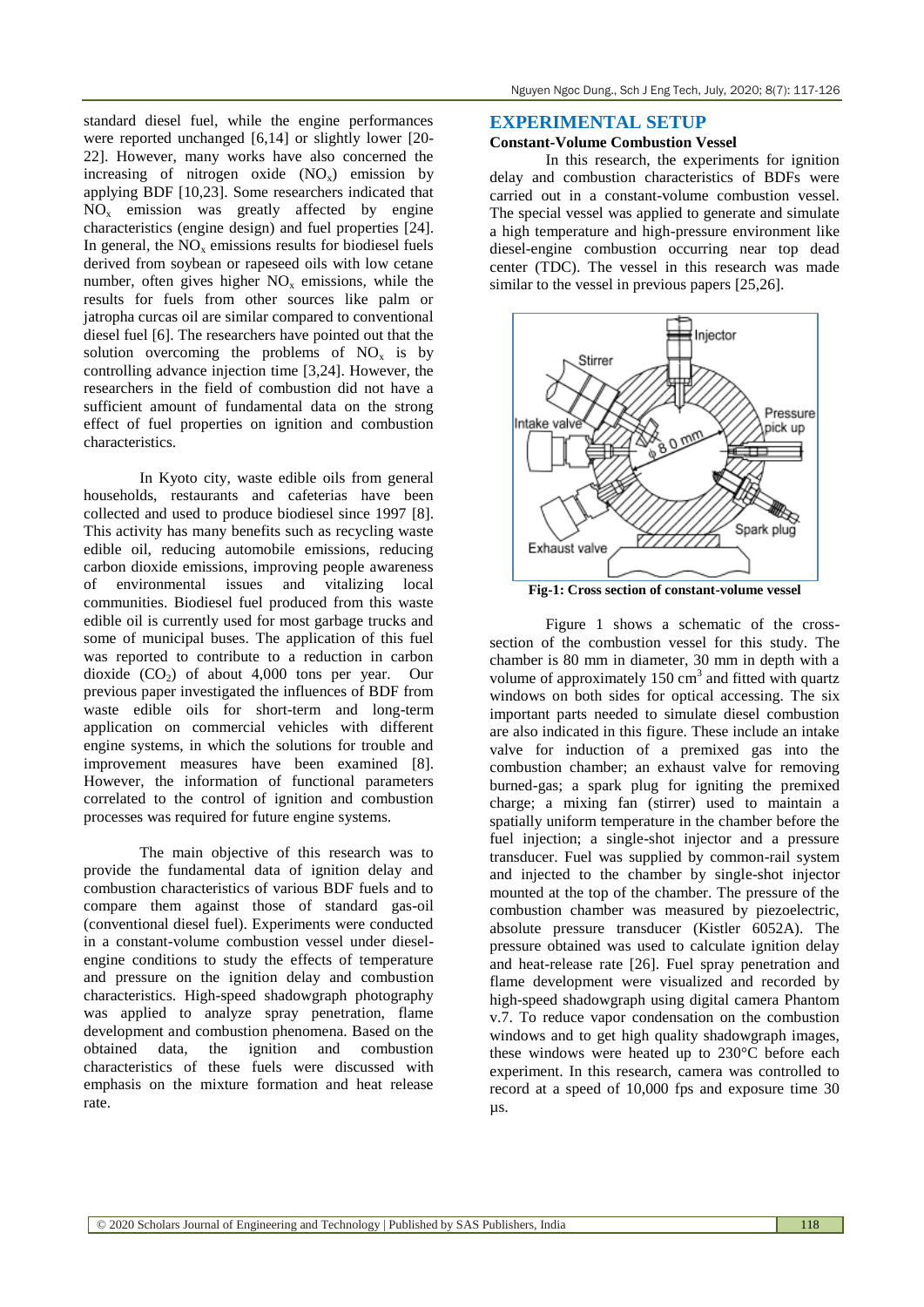#### **Experimental Procedure**

The two step combustion discussed previously by Siebers DL and Naber *et al*. [27,28] is used to simulate diesel TDC combustion processes in the constant-volume combustion vessel. To start the experiment, premixed gas  $(C_2H_4, H_2, O_2$  and  $N_2$ ) prepared in a mixing tank is introduced into the combustion chamber through the intake valve, and ignited by spark plug. The initial pressure of premixed combustible gas is selected to obtain the requirement of temperature  $(T_i)$ , pressure  $(p_i)$ , oxygen mole-fraction  $(r<sub>O2</sub>)$  similar to diesel-combustion near TDC. The vessel temperature is determined as a thermodynamically averaged temperature by a knowing initial temperature, initial pressure and composition of the premixed gas before ignition [26,28]. After the premixed charge combustion, the pressure decays because of the heat transfer to the walls. When the desired temperature and pressure are obtained, a signal is sent to common-rail system to actuate the injector. After a delay period, injected fuel autoignites and burns in an appropriate environment. To eliminate large temperature variations in the combustion chamber and to ensure homogeneous conditions before injection, a mixing fan is run 20 seconds before the ignition of the premixed combustible gas.

The experiments were conducted with five kinds of BDFs and standard gas-oil. For all experiments, fuel was injected at a fixed injection pressure of 80 MPa by using a single-hole nozzle with diameter  $(d_N)$  of 0.22 mm. The fuel quantity controlled by adjusting the injection duration time was selected to obtain an equivalence ratio ( $\Box$ ) of 0.22 at  $T_i = 800$  K and  $p_i = 4$  MPa for every tested fuel, and the injection duration was fixed irrespective of temperature and pressure. As a base condition, the oxygen concentration or mole-fraction of oxygen (*rO2*) in the vessel was set to 21%, the pressure  $(p_i)$  was fixed 4 MPa and the temperature  $(T_i)$  was varied in the range 600-1200 K. At the later part of experiment, the pressure was reduced to 2 MPa for the fresh BDF (BDF1) and gas-oil to investigate the effect of pressure on the ignition and combustion characteristics. Furthermore, shadowgraph images were taken at  $T_i = 700$  K,  $p_i = 4$  MPa to investigate spray penetration, flame development and mixture formation for BDFs and gas-oil.

#### **Fuels**

Five kinds of biodiesel fuels were tested in this research. They include (1) BDF1, the fresh BDF from waste cooking oil without additive; (2) BDF2, the fresh BDF with 3 percent IPA (isopropyl alcohol) as an additive for improving fluidity at low-temperature and  $aclube146<sup>R</sup>$  (Sanyo Chemical Industries, Ltd.) as an anti-oxidation additive; (3) BDF3, the aged and oxidized BDF with acid value [mgKOH/g] of 0.22 compared to 0.1 for the fresh one; (4) Blend BDF, with blend by volume of 20 percent BDF1 and 80 percent gas-oil; (5) Blend BDF3, with blend by volume of 20 percent BDF3 and 80 percent gas-oil. These BDF fuels were produced from waste cooking oil via the wellrefined transesterification process [8].

| Fuel                 |              | <b>BDF1</b> | BDF <sub>2</sub> | BDF3   | <b>BlendBDF1</b> | <b>BlendBDF3</b> | <b>Gas-oil</b> |
|----------------------|--------------|-------------|------------------|--------|------------------|------------------|----------------|
| Density $(15^0C)$    | $g/cm^3$     | 0.8851      | 0.882            | 0.8865 | 0.8434           | 0.844            | 0.825          |
| Viscosity $(30^0C)$  | $mm^2/s$     | 4.532       | 4.416            | 4.756  | 3.437            | 3.478            | 3.281          |
| Flash point          | $^0C)$       | 180.5       | 30.5             | 150.5  | 91.5             | 86.5             | 67             |
| Cetane Number        |              | 52.3        |                  |        |                  |                  | $55 - 60$      |
| Distillation $(^0C)$ | $\mathbf{0}$ | 312         | 88               | 89     | 210              | 205              | 165            |
|                      | 5            | 332         | 94               | 330    | 235              | 234              | 185            |
|                      | 10           | 336         | 329              | 335.5  | 249              | 249              | 205            |
|                      | 50           | 340         | 339              | 340    | 296.5            | 296              | 280            |
|                      | 90           | 345         | 349              | 344    | 340              | 340              | 330            |
|                      | 98           | 348         | 352              | 345    | 353              | 352              | 350            |
| Acid number          | KOHmg/g      | 0.1         | 0.12             | 0.22   |                  |                  |                |
| Oxidation stability  | hr           | 6.1         | 6.3              | 1.2    |                  |                  |                |
| Peroxide number      | meq/kg       | 3           | 3                | 75     |                  |                  |                |

**Table-1: Properties of tested fuels**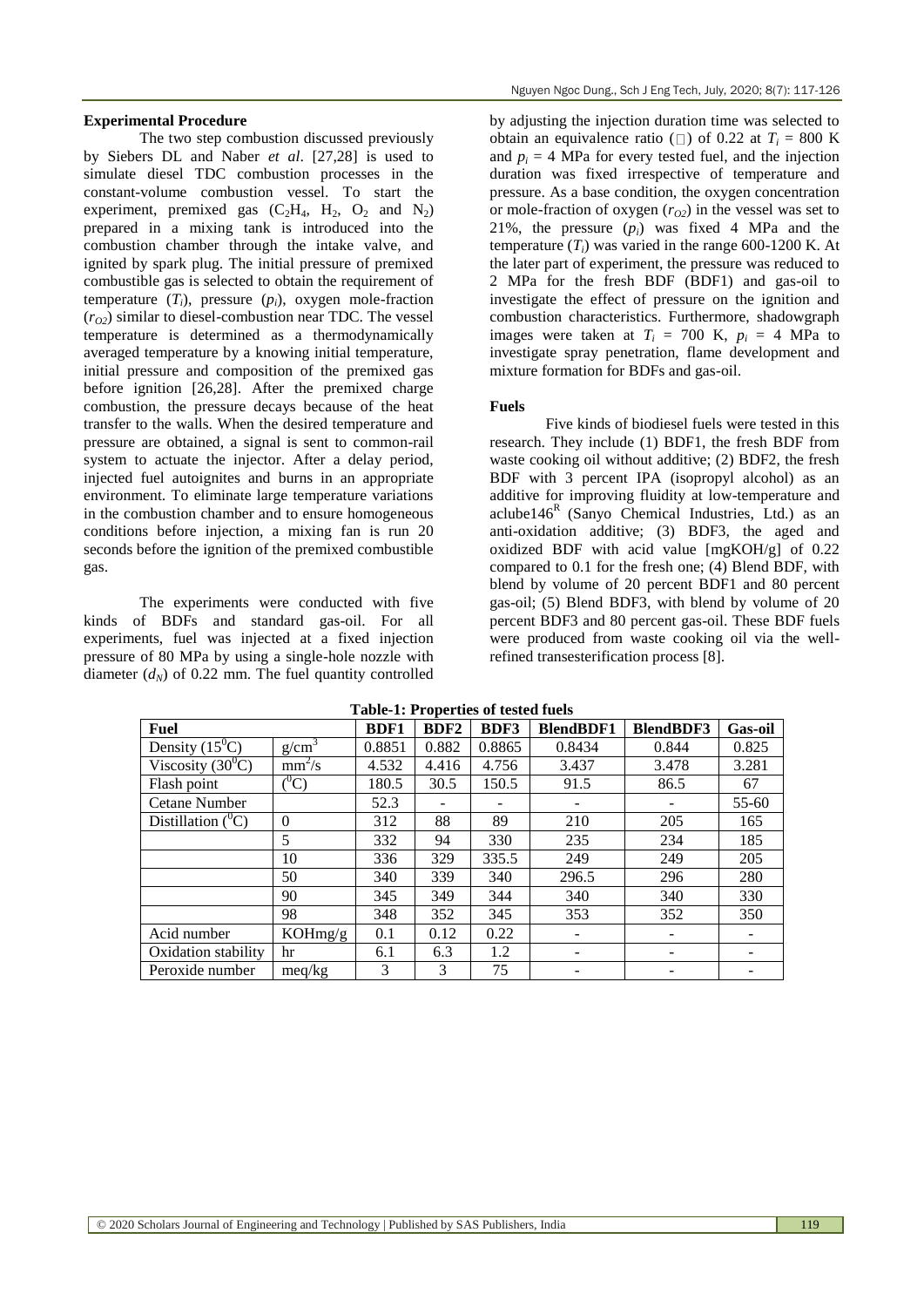

Table 1 shows the typical properties of tested fuels. In general, biodiesel fuels have higher density, higher viscosity, higher flash point and lower cetane number than gas-oil. With a small amount of IPA additive in BDF2, the flash point and distillation temperature at 5 percent changes drastically in comparison with the fresh BDF1 without additive. In comparison with other biodiesel fuels, physical and chemical properties of the oxidized BDF3 are altered by time resulting in increased viscosity, acid number, peroxide number and decreased oxidation stability. The change of fuel properties may greatly affect the fuel ignition delay and combustion characteristics.

#### **Ignition Delay Definition**

Ignition delay or the process of autoignition is the most important fundamental parameter in the control of the combustion processes in direct-injection diesel engines. Generally, ignition delay is defined as the time (or crank angle) between the start of injection and the start of heat release. In this research, pressure recovery delay was applied to define ignition delay (*τ*) for tested liquid fuels and described detail in Fig. 2 with the results for standard gas-oil. Ignition delay or pressure-recovery delay was defined as the time from start of injection until the pressure in the vessel rises to just above  $p_a$ ,  $(p_f - p_a > 0)$ . In this figure, the dashed line *p<sup>a</sup>* displays pressure history generated by burning combustible premixed gas, and the solid line *p<sup>f</sup>* indicates the actual chamber pressure with fuel injection. During this time, fuel is continuously injected and vaporized, at the same time both physical and chemical processes take place. The physical process involves atomization, vaporization and fuel-air mixing phenomena, while the chemical process is related to temperature, pressure, fuel properties and oxygen concentration.

## **RESULTS AND DISCUSSIONS**

Results and discussion are mainly divided into three parts. In the first part, we discuss spray penetration and development for BDF1, BDF2, BDF3 and gas-oil based on the visualization data. In the second, we concentrate on the discussion of spontaneous ignition and combustion characteristics for

different neat and blend BDFs with the variation of temperature. Moreover, in the final part, we focus on the effects of pressure on ignition and combustion characteristics.



**Fig-3: Spray-penetration lengths of BDF1, BDF2, BDF3, and gasoil. Chamber temperature and pressure are 700 K and 4 MPa, respectively**

#### **Penetration and Development of Fuel Sprays**

Prior to the main discussion on ignition delay and combustion characteristics of biodiesel fuels, spray penetration and flame development of fresh BDF with and without additive (BDF1 and BDF2), of the oxidized BDF3 and of gas-oil are discussed. Shadowgraph images were used to analyze spray penetration length, mixture formation, and flame development for these fuels. The experiments were conducted at  $T_i = 700$  K,  $p_i$  $= 4 \text{ MPa}, p_j = 80 \text{ MPa}, d_N = 0.22 \text{ mm and } r_{02} = 21 \text{ %}.$ 

Figure 3 presents the penetration length of reacting liquid fuel sprays. The graph displays the penetration length for various BDF fuels and gas-oil sprays,  $x_t$ , versus the time from injection start  $(t)$ . In this figure, high viscosity and high density of BDF fuels can be visually observed by slightly shorter  $x_t$  values than gas-oil. In more detail, all of the tested BDFs indicate shorter  $x_t$  than gas-oil as  $t < 0.4$  ms. Thereafter, the penetration length of BDF2 and BDF3 sprays are almost the same as those for gas-oil and they reach the vessel wall at an identical time. For BDF1, exhibited spray penetration length is shorter due to poor atomization and slow evaporation. The difference of *x<sup>t</sup>* among BDFs suggests that the chemical compositions of BDF2 and BDF3, altered by the additive and the oxidation reaction, also affected the atomization process.

Shadowgraph photos in Fig. 4 shows spray penetration and flame development to provide more explanations about the effects of fuel properties on mixture formation and combustion process for the tested fuel. The differences of spray penetration, spray configuration and flaming region were recorded and illustrated on the shadowgraph images. In Fig. 4, every row corresponds to an individual fuel, and demonstrates the spray penetration and development from the start until the end of injection time with an image time interval of 0.5 ms.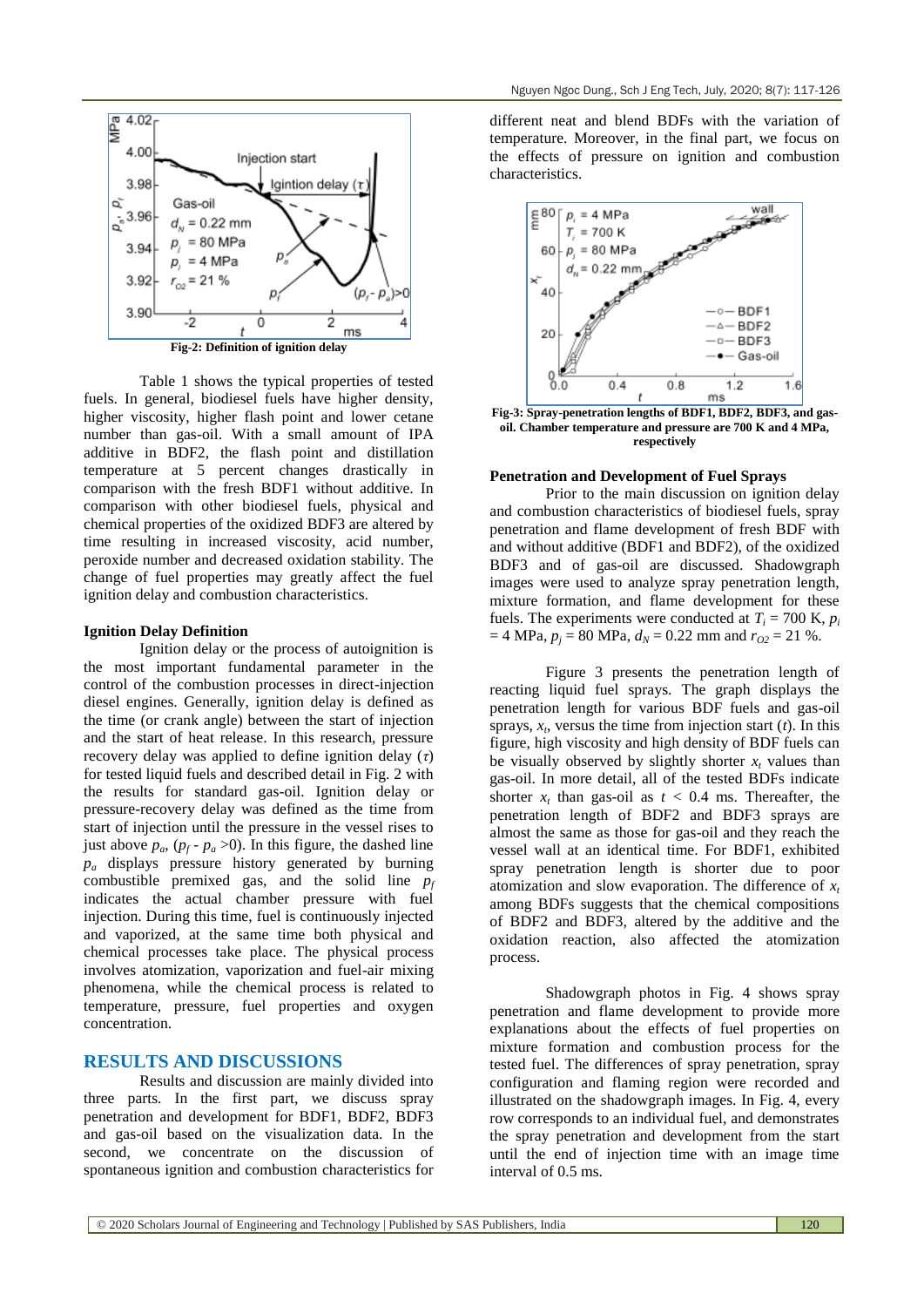

**Fig-4: Shadowgraph images of spray penetration and development of BDF1, BDF2, BDF3, and gas-oil at the base condition. Chamber temperature and pressure are 700 K and 4 MPa, respectively**

The observation result shows a slightly different profile of shade density and flame luminosity for different BDFs and gas-oil photos at every column. At  $t = 0.5$  ms (the second column photos from left), BDF2 and BDF3 sprays exhibit similar shade profiles while the results of BDF1 and gas-oil sprays show a slight difference. At this time, the image of gas-oil spray shows a small amount of evaporation at the shear layer. At  $t = 1$  ms, the differences of mixing and evaporation processes for the tested fuels can be easily separated by different spray-density superimposed on shadowgraph images. The high density and high viscosity of BDF1 and BDF2 sprays show slow evaporation with a very dark spray-core. The narrow range of higher distillation temperatures in biodiesel fuels may also retard the evaporation at lower temperature. For BDF3 and gas-oil, the injected fuels are observed to be evaporated and mixed with surrounding air at the area around 50 mm from the nozzle exit, where the bulk of hot air is entrained into the spray core through a shear layer. At  $t = 1.5$  ms, all fuel-spays have developed and reached to the vessel wall. At this time, the different evaporation and mixing processes can be easily distinguished for different liquid sprays. For BDF1 and BDF 2, the mixing area is just around the spray tip attaching to the vessel. For gas-oil and BDF3, the evaporation and well-mixing of fuels penetrates over the downstream of sprays. Therefore, mixture formation of BDF3 and gas-oil may occur earlier than that of BDF1 and BDF2. The well-mixing process and accumulated fuel during ignition delay may cause rapid heat-release in correlation with luminous flames at the time near injection end of  $t = 3.2$  ms.

## **Effects of Temperature on Ignition Delay and Combustion Characteristics for Various BDFs and Gas-oil at 4 MPa**

In diesel-combustion conditions, previous researches with other fuel-sprays have found the great effect of temperature on ignition delay. This

dependence is associated with mixture formation and chemical kinetics processes during autoignition. In this part, we discuss the effects of temperature  $(T_i)$  on the ignition delay (*τ*) and combustion characteristic for various BDF fuels and compare to that of gas-oil at the base condition.



**Fig-5:** Effects of  $T_i$  on  $\tau$  for pure BDF1, BDF2, BDF3, and gas-oil. **Chamber pressure at injection time is 4 MPa. Graphs are shown separately for clarity.**

Figure 5 shows the effect of  $T_i$  on  $\tau$  for different biodiesel fuels of BDF1, BDF2, BDF3 and gas-oil at  $p_i = 4$  MPa. The result is drawn as an Arrhenius form to present the importance of chemical kinetics. The tested BDFs and gas-oil exhibit similar ignition delay trends: As temperature decreases,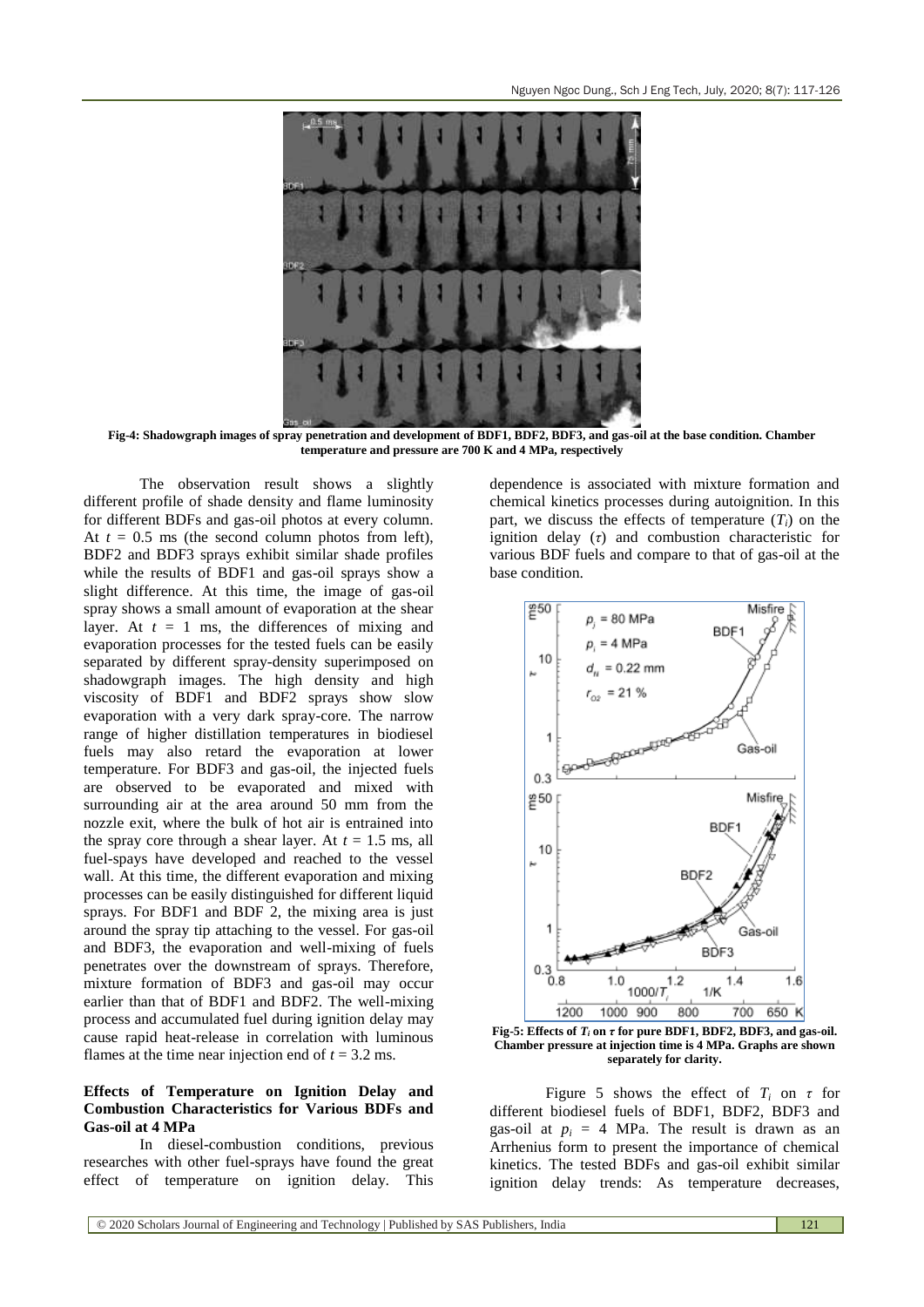ignition delay slightly increases at higher *T<sup>i</sup>* but largely increases at lower  $T_i$ . In comparison with gas-oil, BDF1 (fresh BDF) exhibits almost the same values of  $\tau$  at  $T_i$ higher than 850 K, whereas a longer  $\tau$  at lower  $T_i$ showing the lower cetane number of the biodiesel fuel. Among BDF fuels, BDF1 with its high density and viscosity displays the longest ignition delay with especially slow evaporation and mixing process as in the previous discussion for these fuels. In addition, it is noted that both fuels hold the same slope in Arrhenius curve at lower  $T_i$ , representing almost the same identical activation energy of chemical reaction. A small amount of IPA and aclube146 in BDF2 may promote ignition to make  $\tau$  shorter than BDF1, but still much longer than gas-oil at  $T_i$  < 850 K. The difference in  $\tau$  between BDF1 and BDF2, however, is only slight despite a very low flash point of BDF2. In contrast, the oxidized biodiesel,

BDF3, produced from the same process and the same source as other BDFs in this research, exhibits much shorter ignition delay and even shorter than gas-oil in the whole range of  $T_i$ . The oxidized BDF3 has very high peroxide number, which is 25 times higher than that for fresh biodiesel fuels. Hydro-peroxides in BDF3 may easily tend to decompose to free radicals, which initiate ignition and promote combustion. In addition, such peculiar kinetics of BDF3 possibly results in a higher slope of Arrhenius curve or larger activation energy at lower  $T_i$ , which may affect the combustion processes. In previous discussion of spray penetration and flame development, BDF3 showed faster evaporation and mixing processes than BDF1 and BDF2, which may also elevate ignitability.



**Fig-6: Effects of** *T<sup>i</sup>* **on** *τ* **for blend BDF1, blend BDF3, and gas-oil. Chamber pressure at injection time is 4 MPa. Graphs are shown separately for clarity**

Figure 6 shows ignition delays for other tested fuels, the blend BDF1 and the blend BDF3. Ignition delay trend for these blend BDFs is quite similar to the neat ones. In this figure, the 20 percent BDF1 blended to gas-oil slightly prolongs ignition delay compared to the standard gas-oil at  $T_i$  < 800 K. At higher temperature, however, the ignition delay trend of blend BDF1 seems to be same as that of gas-oil. For the result of blend BDF3, the ignition delay is quite similar to gas-oil's, but it is slightly shorter at  $T_i$  higher than 800 K and longer at  $T_i$  lower than 700 K.

The results in Fig.5 and Fig. 6 show that a reasonably short ignition delay of 1 - 2 ms for engine application can be obtained at  $T_i$  around 700 - 800 K for BDFs and gas-oil. This temperature seems a little lower than TDC temperatures in direct-injection compression ignition engines [29]. In this temperature range, the effects of fuel properties on ignition delay can be easily distinguished. For the other observation, the long ignition delay of BDFs (except BDF3) at temperatures under 800 K suggests that engines will be more difficult to ignite at cold-start conditions and may possibly give higher a misfire limit when they run with biodiesel fuel. However, under warm-up engine conditions or higher temperature [29], BDFs exhibit slightly shorter ignition delay than gas-oil.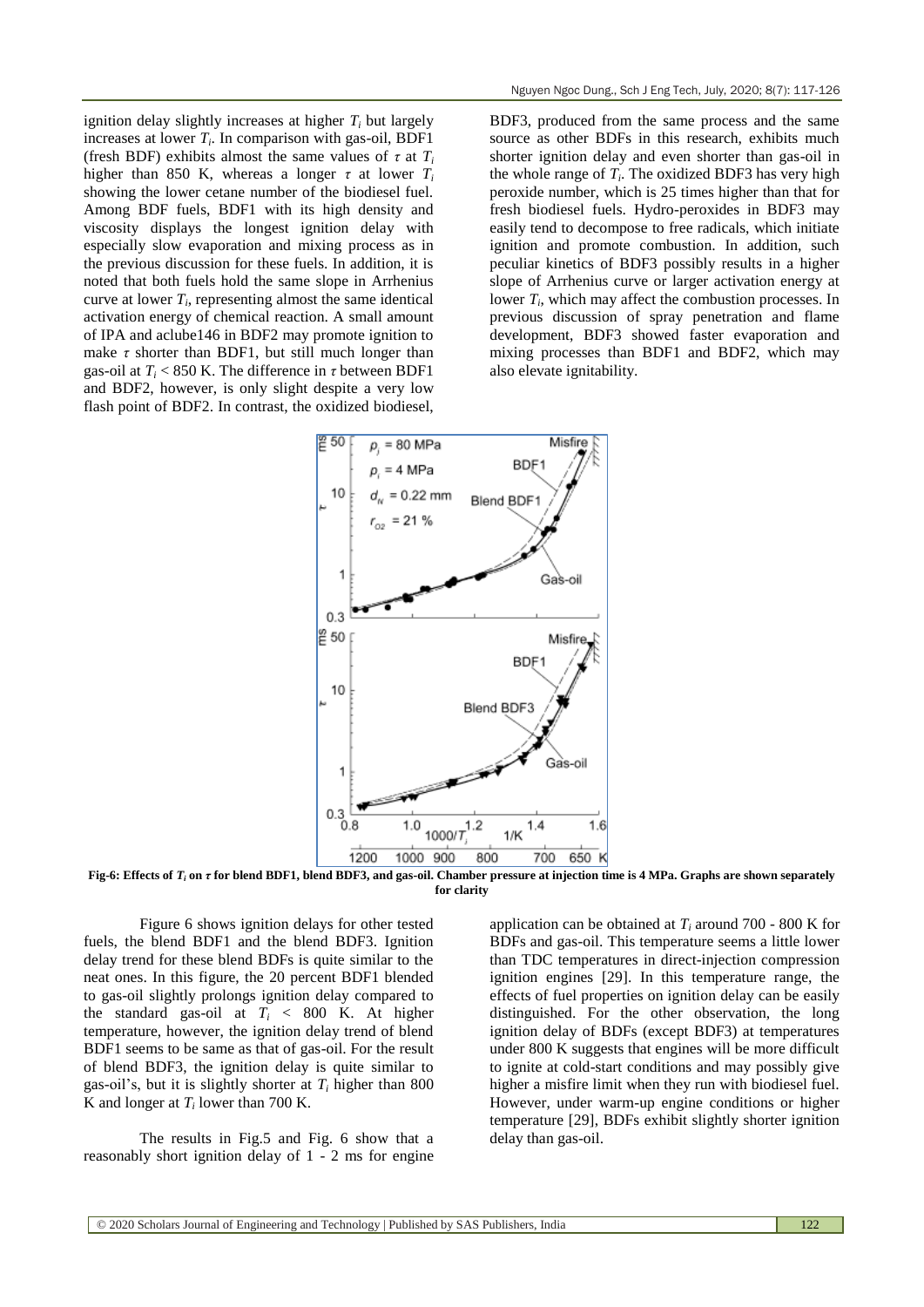Nguyen Ngoc Dung., Sch J Eng Tech, July, 2020; 8(7): 117-126



**Fig-7: Effects of** *T<sup>i</sup>* **on d***q***/d***t* **for various BDF fuels and gas-oil. Chamber pressure at injection time is 4 MPa. Graphs are shown separately for clarity**

Figure 7 shows the combustion histories, represented by the change of heat-release rate d*q*/d*t* for different BDFs and gas-oil at  $T_i = 700$  K, 750 K and 800 K. The change of  $\Box$  with the variation of  $T_i$  in those fuels greatly influences the combustion processes. The heat-release rates shown in this figure demonstrate the combustion of tested fuels, with a typical ignition delay for diesel engine application with premixed and diffusive combustion, and a longer ignition delay with only premixed combustion.

At  $T_i = 800$  K, the typical progress of  $dq/dt$  is demonstrated for all fuels. The premixed combustion occurs after ignition delay  $\Box$  of around 1 ms, and its peak increases with  $\Box$ . After a certain period of premixed combustion, the diffusive combustion is followed by a peak at the injection end. Particularly in BDF3, a shorter ignition delay suppresses the premixed combustion to make the period of diffusive combustion longer. Although similar trends of typical progress of  $dq/dt$  are observed at  $T_i$ = 750 K, only BDF1 has a much longer ignition delay of around 2 ms exhibits a larger degree of premixed combustion. At  $T_i = 700$  K, however, the injected fuels are well mixed with air during the longer ignition delay, and then show only premixed combustion. In addition, except for neat BDF3 and gas-oil, ignition delay becomes longer than the injection period, at 4 ms, resulting in a very slow combustion.

## **Effects of Temperature on Ignition Delay and Combustion Characteristics for BDF1 and Gas-Oil at 2MPa**

Pressure  $(p_i)$  is the other parameter that strongly affects the ignition in diesel engines. In this section, we focus on studying effects of pressure  $(p_i)$  on ignition delay and combustion characteristics for BDF1 and gas-oil. Experiments were conducted at a low pressure of 2 MPa with temperature variation from 600 to 1200 K. In addition, this condition was conducted with the purpose to simulate premixed-charge compression ignition (PCCI) conditions for future diesel engine trends.



**at the injection time is 2 MPa.**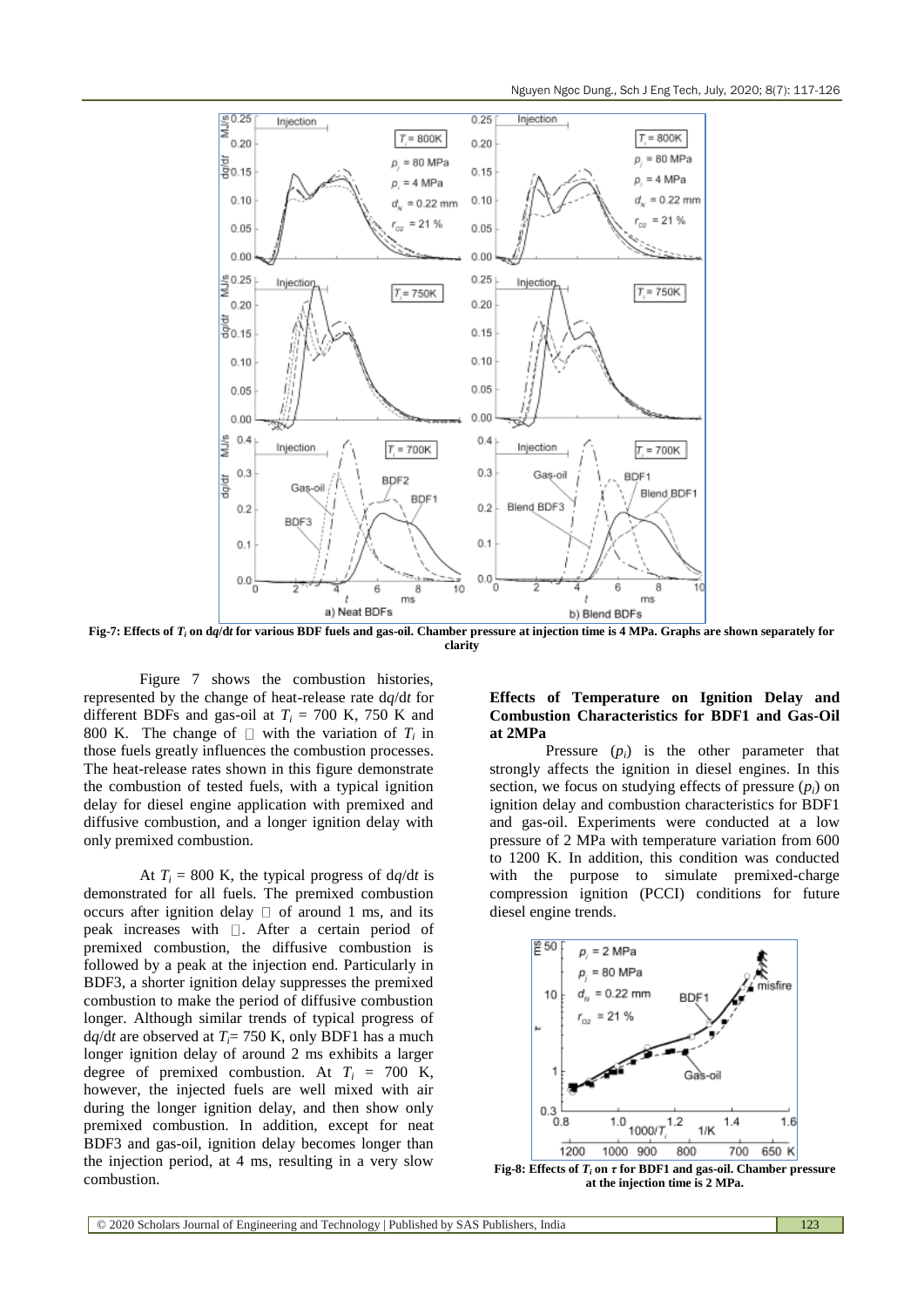Figure 8 shows ignition delay for BDF1 and gas-oil at  $p_i = 2$  MPa. Both fuels exhibit similar ignition delay trends: As pressure decreases to 2 MPa, ignition delay greatly increases. In addition, ignition delay curves of BDF1 and gas-oil in Fig. 8 are observed to have significant differences in comparison with their

respective results at  $p_i = 4$  MPa (in Fig. 5). In addition, the result in Fig. 8 shows a "bend" in ignition delay curves for both BDF1 and gas-oil, which reflects the effects of cool flame or negative temperature coefficient (NTC) regime on ignition and combustion for the tested fuels.



**Fig-9: Effects of** *T<sup>i</sup>* **on pressure rise and d***q***/d***t* **for BDF1 and gas-oil. Chamber pressure and fuel injection pressure are 2 MPa and 80 MPa, respectively**

The "bend" in the ignition delay curves in Fig. 8 is caused by a change in ignition characteristics. Figure 9 shows pressure histories and rates of heatrelease starting from the time of injection for several temperatures around the "bend" in ignition delay curves of BDF1 and gas-oil. The pressure histories for these two fuels have exhibited two-stage ignition for temperature around and lower than 900 K, but not for the highest temperature of around 1000 K does not. The first-stage ignition appears as a small pressure rise after the initial pressure drop from fuel evaporation. The second or main stage ignition follows a short time later with a large pressure rise. In other words, five to twenty percent of the total heat-release rate occurs during an initial delay period. This initial release is followed by a slowing of reactions over a second delay period, the end of which is marked by sudden release of the remaining heat. Furthermore, the results in Fig. 9 also show that the diffusive combustion occurs for temperature higher than the "bend" temperature in ignition delay curves. At temperatures from 750 to 900 K for "bend" temperature, combustions are observed with rapid heat-release increase during premixed combustion and followed by minor diffusive combustion. For the lower temperatures, BDF1 and gasoil exhibit with only premixed stage combustion.

## **CONCLUSION**

The ignition delay and combustion characteristics of neat and blend FAME fuels were fundamentally studied in this research under directinjection compression-ignition conditions. All experiments were carried out in a constant-volume combustion vessel with variable temperature and pressure. From the obtained results, we conclude as follows:

Temperature and pressure greatly affect the ignition delay and combustion characteristics of the tested fuels. Ignition delay increases as temperature and pressure decrease.

- The fresh biodiesel fuels with and without additive exhibit longer ignition delay than gas-oil. In addition, the high viscosity and high density of BDFs have been observed in the results to slow evaporation and slow mixing process.
- A small amount of isopropyl alcohol and aclube146 serves to promote ignition capability. These additives may possibly help BDF easily evaporate and mix with the hot air in the combustion chamber at the low temperature conditions. In addition, hydro-peroxides in oxidized BDF3 promote ignition and combustion. From this point of view, the BDF fuels produced from different sources will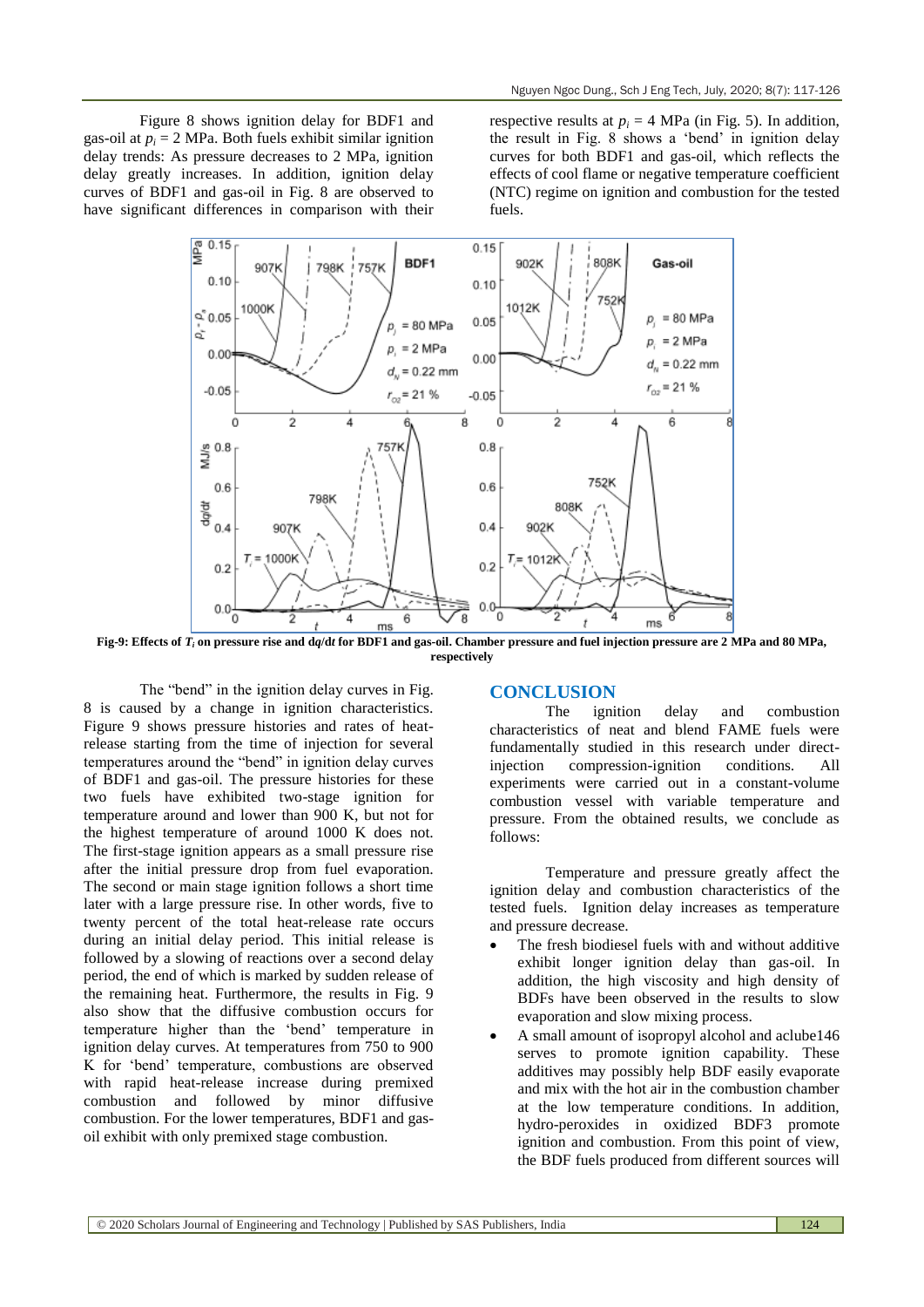have different ignition and combustion characteristics.

- The blends of 20 percent BDF fuels by volume in gas-oil do not much affect to ignition delay and combustion characteristics in comparison with the standard gas-oil. This suggests that a blend percentage of less than 20 percent of BDF fuel can be used in direct-injection diesel engine without problems in controlling combustion system.
- The ignition and combustion for both BDF and gas-oil at pressure 2 MPa are different compared to the diesel condition of 4 MPa, which features twostage ignition with low-temperature combustion.

## **ACKNOWLEDGMENTS**

The authors would like to thank to Power and Combustion Lab at Graduate School of Energy Science, Kyoto University for supporting experiment. Thanks to Mr. Akihito Fujita for his valuable time in experiment work.

## **REFERENCES**

- 1. Ali, Y., & Hanna, M. A. (1994). Alternative diesel fuels from vegetable oils. *Bioresource technology*, *50*(2), 153-163.
- 2. Liu, X., He, H., Wang, Y., Zhu, S., & Piao, X. (2008). Transesterification of soybean oil to biodiesel using CaO as a solid base catalyst. *Fuel*, *87*(2), 216-221.
- 3. Nwafor, O. M. I., Rice, G., & Ogbonna, A. I. (2000). Effect of advanced injection timing on the performance of rapeseed oil in diesel engines. *Renewable energy*, *21*(3-4), 433-444.
- 4. Yusof, M. Z., Aziz, A. A., & Mukti, M. A. (1987). Performance of palm oil methyl esters as alternative fuel for diesel engines. In *International Pacific Conference on Automotive Engineering, 4th, 1987, Melbourne, Australia*.
- 5. Hashimoto, N., Ozawa, Y., Mori, N., Yuri, I., & Hisamatsu, T. (2008). Fundamental combustion characteristics of palm methyl ester (PME) as alternative fuel for gas turbines. *Fuel*, *87*(15-16), 3373-3378.
- 6. Reksowardojo, I. K., Lubis, I. H., Manggala, W., Brodjonegoro, T. P., Soerawidjaja, T. H., Arismunandar, W., ... & Ogawa, H. (2007). *Performance and exhaust gas emissions of using biodiesel fuel from physic nut (Jatropha Curcas L.) oil on a direct injection diesel engine (DI)* (No. 2007-01-2025). SAE Technical Paper.
- 7. Tapanes, N. C. O., Aranda, D. A. G., de Mesquita Carneiro, J. W., & Antunes, O. A. C. (2008). Transesterification of Jatropha curcas oil glycerides: theoretical and experimental studies of biodiesel reaction. *Fuel*, *87*(10-11), 2286-2295.
- 8. Nakamura, K., Shioji, M., Ikegami, M., Hanada, Y., Matsushita, M. (2006). Influence of the biodiesel "tempura oil" in diesel vehicles. Proceedings of the 2nd joint international

conference on "Sustainable Energy and Environment (SEE 2006)", Thailand; Nov 21-23

- 9. Meng, X., Chen, G., & Wang, Y. (2008). Biodiesel production from waste cooking oil via alkali catalyst and its engine test. *Fuel processing technology*, *89*(9), 851-857.
- 10. Graboski, M. S., & McCormick, R. L. (1998). Combustion of fat and vegetable oil derived fuels in diesel engines. *Progress in energy and combustion science*, *24*(2), 125-164.
- 11. Bhatti, H. N., Hanif, M. A., & Qasim, M. (2008). Biodiesel production from waste tallow. *Fuel*, *87*(13-14), 2961-2966.
- 12. Reksowardojo, I. K., Brodjonegoro, T. P., Arismunandar, W., Sopheak, R., & Ogawa, H. (2007). *The Combustion and Exhaust Gas Emission of a Direct Injection Compression Ignition Engine Using Physic Nut Oil (Jatropha Curcas L. oil)* (No. 2007-01-3622). SAE Technical Paper.
- 13. Lance, D. L., & Andersson, J. D. (2004). Emissions performance of pure vegetable oil in two European light duty vehicles. *SAE transactions*, 904-923.
- 14. Scholl, K. W., & Sorenson, S. C. (1993). Combustion of soybean oil methyl ester in a direct injection diesel engine. *SAE Transactions*, 1450- 1462.
- 15. Han, M., Cho, K., Sluder, C. S., & Wagner, R. M. (2008). *Soybean and coconut biodiesel fuel effects on combustion characteristics in a light-duty diesel engine* (No. 2008-01-2501). SAE Technical Paper.
- 16. Zheng, M., Mulenga, M. C., Reader, G. T., Wang, M., Ting, D. S., & Tjong, J. (2008). Biodiesel engine performance and emissions in low temperature combustion. *Fuel*, *87*(6), 714-722.
- 17. Staat, F., & Gateau, P. (1995). The effects of rapeseed oil methyl ester on diesel engine performance, exhaust emissions and Long-Term behavior-A summary of three years of experimentation. *SAE transactions*, 1-7.
- 18. Sundaresan, M., Chandrasekaran, S., & Porai, P. T. (2007). *Analysis of combustion, performance and emission characteristics of blends of methyl esters of jatropha oil (MEJ) in DI diesel engine* (No. 2007-32-0066). SAE Technical Paper.
- 19. Wu, Y. P. G., Lin, Y. F., & Chang, C. T. (2007). Combustion characteristics of fatty acid methyl esters derived from recycled cooking oil. *Fuel*, *86*(17-18), 2810-2816.
- 20. Banapurmath, N. R., Tewari, P. G., & Hosmath, R. S. (2008). Performance and emission characteristics of a DI compression ignition engine operated on Honge, Jatropha and sesame oil methyl esters. *Renewable energy*, *33*(9), 1982-1988.
- 21. Hribernik, A., & Kegl, B. (2007). Influence of biodiesel fuel on the combustion and emission formation in a direct injection (DI) diesel engine. *Energy & fuels*, *21*(3), 1760-1767.
- 22. Zhang, X., Wang, H., Li, L., Wu, Z., Hu, Z., & Zhao, H. (2008). *Characteristics of Output Performances and Emissions of Diesel Engine*